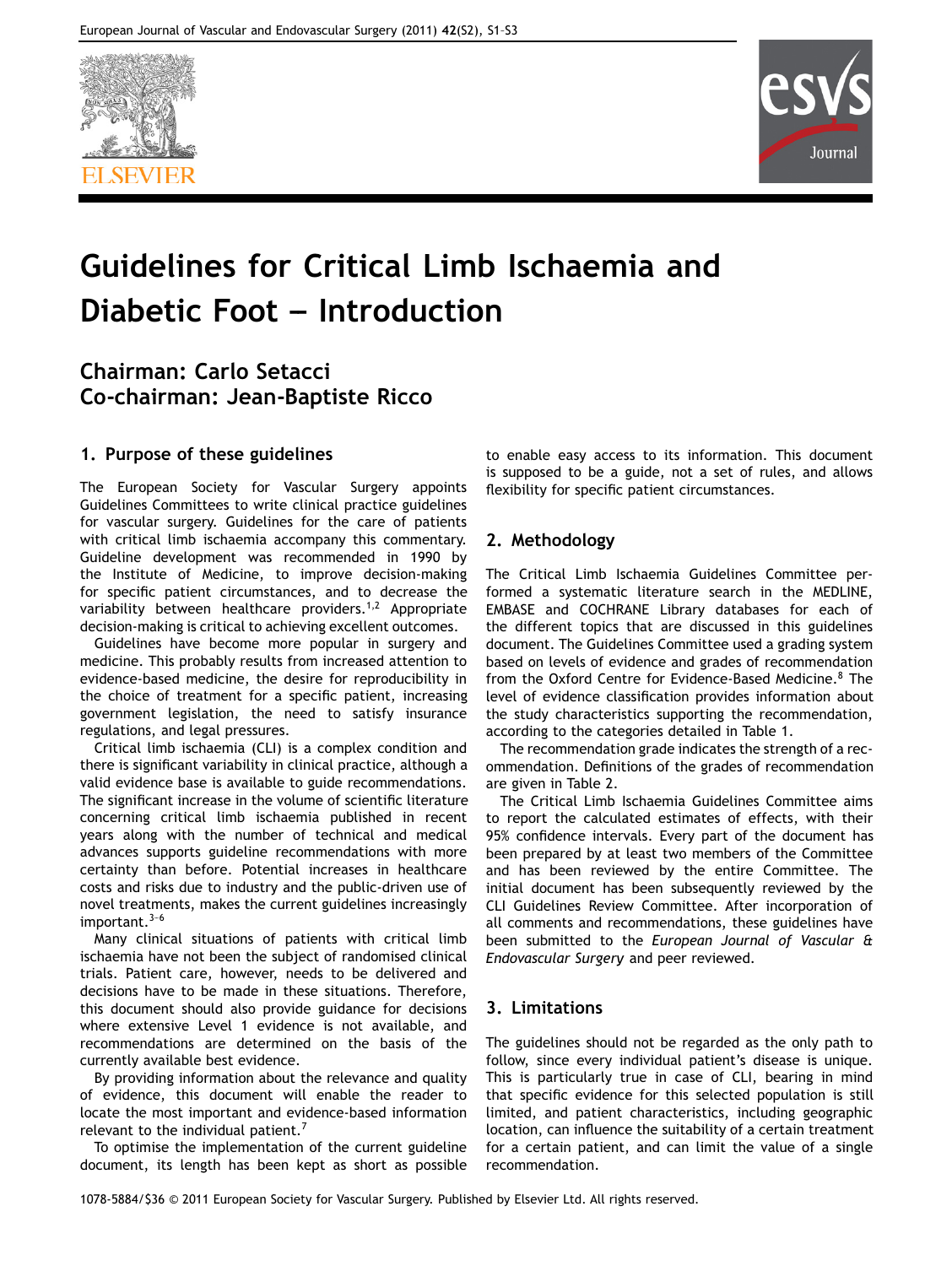Table 1 Levels of evidence

| Therapy/Prevention, Aetiology/Harm                                                                                     | Prognosis                                                                                                                                     | Diagnosis                                                                                                                             |
|------------------------------------------------------------------------------------------------------------------------|-----------------------------------------------------------------------------------------------------------------------------------------------|---------------------------------------------------------------------------------------------------------------------------------------|
| SR (with homogeneity) of RCTs                                                                                          | SR (with homogeneity) of inception<br>cohort studies; CDR validated in<br>different populations                                               | SR (with homogeneity) of Level 1<br>diagnostic studies; CDR with 1b studies<br>from different clinical centres                        |
| Individual RCT (with narrow Confidence<br>Interval)                                                                    | Individual inception cohort study with<br>>80% follow-up; CDR validated in a<br>single population                                             | Validating cohort study with good<br>reference standards; or CDR tested<br>within one clinical centre                                 |
| All or none                                                                                                            | All or none case-series                                                                                                                       | Absolute SpPins and SnNouts                                                                                                           |
| SR (with homogeneity) of cohort studies                                                                                | SR (with homogeneity) of either<br>retrospective cohort studies or<br>untreated control groups in RCTs                                        | SR (with homogeneity) of Level >2<br>diagnostic studies                                                                               |
| Individual cohort study (including low<br>quality RCT; e.g., <80% follow-up)                                           | Retrospective cohort study or follow-up<br>of untreated control patients in an<br>RCT; derivation of CDR or validated on<br>split-sample only | Exploratory cohort study with good<br>reference standards; CDR after<br>derivation, or validated only on<br>split-sample or databases |
| "Outcomes" research; ecological studies                                                                                | "Outcomes" research                                                                                                                           |                                                                                                                                       |
| SR (with homogeneity) of case-control<br>studies                                                                       |                                                                                                                                               | SR (with homogeneity) of 3b and better<br>studies                                                                                     |
| Individual case-control study                                                                                          |                                                                                                                                               | Non-consecutive study; or without<br>consistently applied reference standards                                                         |
| Case-series (and poor quality cohort and<br>case-control studies)                                                      | Case-series (and poor quality prognostic<br>cohort studies)                                                                                   | Case-control study, poor or<br>non-independent reference standard                                                                     |
| Expert opinion without explicit critical<br>appraisal, or based on physiology, bench<br>research or "first principles" | Expert opinion without explicit critical<br>appraisal, or based on physiology, bench<br>research or "first principles"                        | Expert opinion without explicit critical<br>appraisal, or based on physiology, bench<br>research or "first principles"                |
|                                                                                                                        |                                                                                                                                               |                                                                                                                                       |

SR, systematic review; RCT, randomised controlled trial; CDR, clinical decision rule; SpPin, Specificity is so high that a positive result rules-in the diagnosis; SnNout, Sensitivity is so high that a negative result rules-out the diagnosis.

|                | Table 2 Grades of recommendation                                                  |
|----------------|-----------------------------------------------------------------------------------|
| Grade          | Strength                                                                          |
| $\overline{A}$ | Consistent Level 1 studies                                                        |
| B              | Consistent Level 2 or 3 studies or extrapolations from Level 1 studies            |
| $\mathsf{C}$   | Level 4 studies or extrapolations from Level 2 or 3 studies                       |
| D              | Level 5 evidence or troublingly inconsistent or inconclusive studies of any level |

#### 3.1. Appraisal of the level of evidence for critical limb ischaemia

Since there are almost no RCTs dealing exclusively with CLI patients, most of the lesser recommendations are based on prospective evidence from subgroup analysis of "PAOD" trials, or from prospective cohorts.

Where data originate from a RCT, the level of evidence is given by that study design. Where results of subgroup analysis are applied to a particular recommendation, it has been downgraded according to the definitions above.

The concept of downgrading recommendations based on extrapolation from higher-level studies may be considered a limitation of these guidelines. In addition, in the absence of the original data, downgrading published evidence carries a risk of individual and arbitrary judgements unlikely to be standardised and or standardisable. However, we accept that there is an obvious risk of artificially inflating the available evidence, which could lead to a false impression

of certainty, since evidence for the subset of CLI tends to be extremely poor.

For example, since there are few RCTs directly comparing surgical vs. endovascular treatment of CLI patients, there is still a lack of objective grounds on which the choice between the two approaches can be made.

In such cases the validation of a new technique (such as an endovascular approach) does not depend only on a comparison with the traditional technique (open surgery) but also on the results that can be obtained by this treatment with regard to the objectives for the treatment of CLI. These objectives (limb salvage etc.) can clearly be reached with the new technique and therefore there is evidence for its use, but with a downgraded recommendation. To require that the evidence depend on the presence of direct comparisons with the traditional technique could also be reversed: there is no absolute evidence for the traditional technique as there are no RCTs comparing this to the new technique.